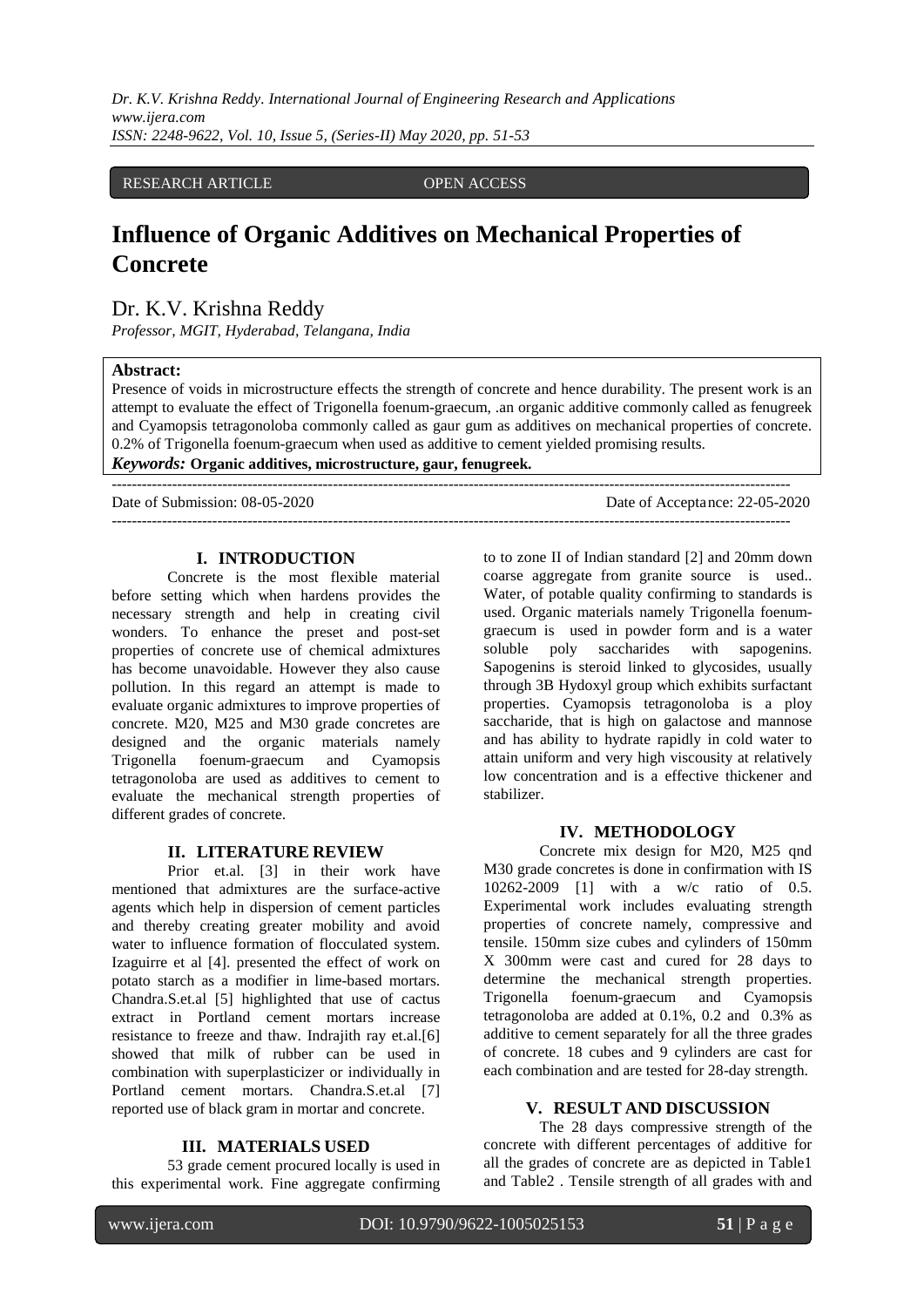without admixtures is as shown in Table 3 and Table 4. Figures 1,2 and 3 represent compressive strength of M20, M25 and M30 concrete with organic additives respectively and Figure s4,5 and 6 represent Tensile strength of M20, M25 and M30 grade concretes respectively.

| <b>Table 1.</b> Compressive strength with Trigonella |
|------------------------------------------------------|
| foenum-graecum as additive                           |

| % Additive | <b>Compressive Strength (Mpa)</b> |                 |            |
|------------|-----------------------------------|-----------------|------------|
|            | M20                               | M <sub>25</sub> | <b>M30</b> |
| 0.0        | 29.8                              | 38.82           | 41.32      |
| 0.1        | 31.5                              | 40.64           | 44.6       |
| 0.2        | 33.1                              | 42.1            | 45.3       |
| 0 3        | 27.5                              | 39.6            | 412        |

**Table 2**. Compressive strength with Cyamopsis tetragonoloba as additive

|            | <b>Compressive Strength (Mpa)</b> |                 |            |
|------------|-----------------------------------|-----------------|------------|
| % Additive | M20                               | M <sub>25</sub> | <b>M30</b> |
| 0.0        | 29.8                              | 38.82           | 41.32      |
| 0.1        | 23.06                             | 29.1            | 32.4       |
| 0.2        | 22.09                             | 27.8            | 31.08      |
| 0 3        | 20 9                              | 26.3            | 29.43      |

**Table 3.** Tensile strength with Trigonella foenumgraecum as additive

|            | $\mathbb{R}^2$ we want the western . $\bullet$<br><b>Tensile Strength (Mpa)</b> |      |            |
|------------|---------------------------------------------------------------------------------|------|------------|
| % Additive | M20                                                                             | M25  | <b>M30</b> |
| 0.0        | 2.19                                                                            | 2.4  | 2.9        |
| 0.1        | 3.03                                                                            | 3.2  | 3.3        |
| 0.2        | 3.45                                                                            | 3.67 | 3.78       |
|            | 3.4                                                                             | 3.45 | 3.5        |

| Table 4. Tensile strength with Cyamopsis |
|------------------------------------------|
| tetragonoloba as additive                |

|            | <b>Tensile Strength (Mpa)</b> |                 |            |
|------------|-------------------------------|-----------------|------------|
| % Additive | M20                           | M <sub>25</sub> | <b>M30</b> |
| 0.0        | 2.19                          | 2.4             | 2.9        |
| 0.1        | 2.18                          | 2.38            | 2.8        |
| 0.2        | 2.1                           | 2.41            | 2.6        |
|            | - Q                           | 2.3             | 2.36       |



**Figure 1.** Compressive strength of M20 Concrete



**Figure 2.** Compressie strength of M25 concrete



**Figure 3.** Compressive strength of M30 concrete



**Figure 4.** Tensile strength of M20 concrete



**Figure 5.** Tensile strength of M25 concrete